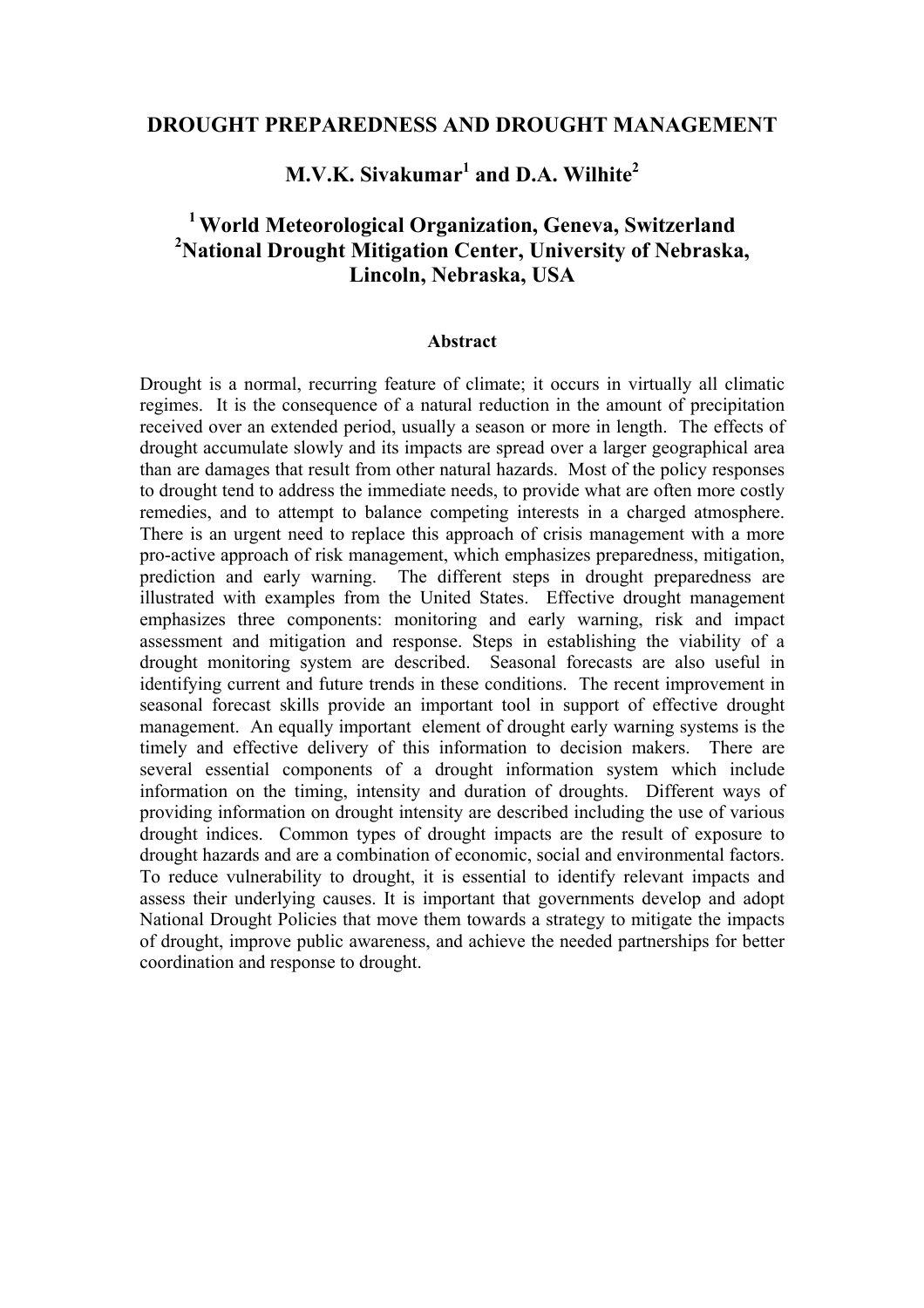#### **1. Introduction**

Of the many climatic events that influence the earth's environmental fabric, drought is perhaps the one that is most linked with desertification. Drought is a natural hazard originating from a deficiency of precipitation that results in a water shortage for some activities or some groups and is often associated with other climatic factors (such as high temperatures, high winds and low relative humidity) that can aggravate the severity of the event. Drought differs from aridity in that the latter is restricted to low rainfall regions and is a permanent feature of the climate. Drought occurrences are common in virtually all climatic regimes.

Widespread and severe drought conditions in Asia, Latin America and the Caribbean in 2000 have raised serious concerns about the continuing vulnerability of the world community to extended periods of droughts and water shortages. In 2000, major droughts affected much of south-eastern Europe, the Middle East, and the area through central Asia to northern China. Especially hard hit were Afghanistan, Bulgaria, Iraq and the Islamic Republic of Iran and parts of China. In North America, months of above-average temperature coincided with below-normal precipitation through northern Mexico and much of the southern and western regions of the USA, leading to one of the worst wildfires in the past 50 years.

By August 2001, much of Western Asia, Central Asia, and the Middle East was suffering the third year of a continuing drought that severely reduced many countries' crop yields. The countries most affected were Afghanistan, India, Islamic Republic of Iran, Pakistan, and Tajikistan.

Drought disrupts cropping programs, reduces breeding stock, and threatens permanent erosion of the capital and resource base of farming enterprises. Continuous droughts stretching over several years in different parts of the world in the past significantly affected productivity and national economies. In addition, the risk of serious environmental damage, particularly through vegetation loss and soil erosion, as has happened in the Sahel during the 70s, has long term implications for the sustainability of agriculture. Bushfires and dust storms often increase during the dry period.

## **2. Drought - the concept**

In any discussion on the preparedness and management strategies for natural hazards, it is necessary to understand first the basic concepts underlying the hazard under discussion. Hence, a brief discussion of the concept of droughts is presented here.

Drought is considered by many to be the most complex but least understood of all natural hazards, affecting more people than any other hazard (Hagman, 1984). However, there remains much confusion within the scientific and policy communities about its characteristics. It is precisely this confusion that explains, to some extent, the lack of progress in drought preparedness in most parts of the world.

Drought is an insidious hazard of nature. Although it has scores of definitions, it originates from a deficiency of precipitation over an extended period of time, usually a season or more. This deficiency results in a water shortage for some activity, group, or environmental sector. Drought should be considered relative to some long-term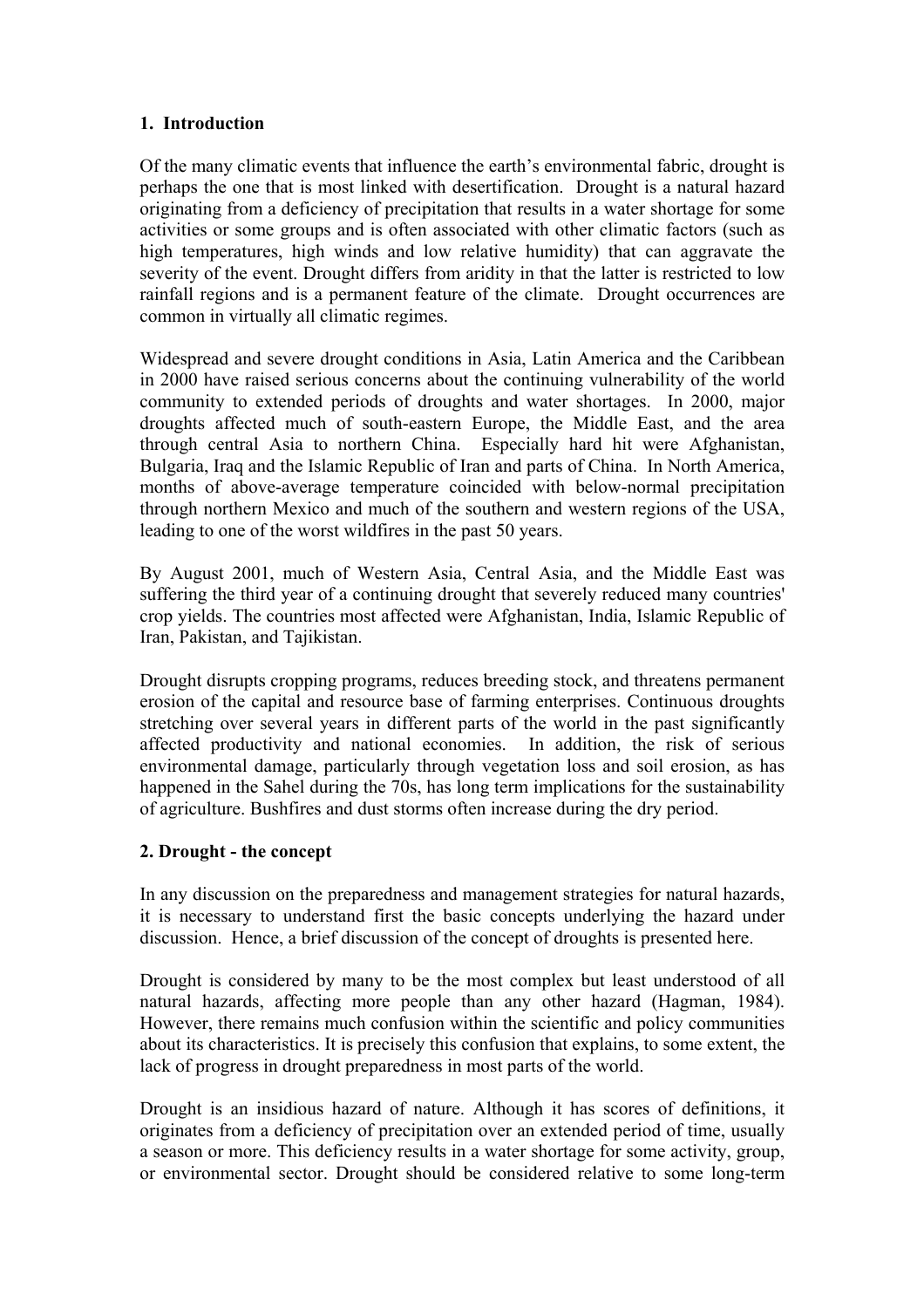average condition of balance between precipitation and evapotranspiration in a particular area, a condition often perceived as "normal".

Drought is a slow-onset, creeping natural hazard that is a normal part of climate for virtually all regions of the world; it results in serious economic, social, and environmental impacts (Wilhite, 2000). Drought onset and end are often difficult to determine, as is its severity. Drought severity is dependent not only on the duration, intensity and spatial extent of a specific drought episode, but also on the demands made by human activities and vegetation on a specific region's water supply.

The impacts of drought are largely nonstructural and spread over a larger geographical area than are damages from other natural hazards. The nonstructural characteristic of drought impacts has certainly hindered the development of accurate, reliable, and timely estimates of severity and, ultimately, the formulation of drought preparedness plans by most governments.

Drought risk is a product of a region's exposure to the natural hazard and its vulnerability to extended periods of water shortage (Wilhite, 2000). If nations and regions are to make progress in reducing the serious consequences of drought, they must improve their understanding of the hazard and the factors that influence vulnerability.

## **3. Risk Management versus Crisis Management**

The traditional approach to drought management has been reactive, relying largely on crisis management. This approach has been ineffective because response is untimely, poorly coordinated, and poorly targeted to drought stricken groups or areas. In addition, drought response is post-impact and relief tends to reinforce existing resource management methods. It is precisely these existing resource management practices that have often increased societal vulnerability to drought. The provision of drought relief only serves to reinforce the status quo in terms of resource management. Many governments and others now understand the fallacy of crisis management and are striving to learn how to employ proper risk management techniques to reduce societal vulnerability to drought and, therefore, lessen the impacts associated with future drought events.

As vulnerability to drought has increased globally, greater attention has been directed to reducing risks associated with its occurrence through the introduction of planning to improve operational capabilities (*i.e.*, climate and water supply monitoring, building institutional capacity) and mitigation measures that are aimed at reducing drought impacts. In the past, when a natural hazard event and resultant disaster has occurred, governments have followed with impact assessment, response, recovery, and reconstruction activities to return the region or locality to a pre-disaster state. Little attention has been given to preparedness, mitigation, and prediction/early warning actions (*i.e.*, risk management) that could reduce future impacts and lessen the need for government intervention in the future.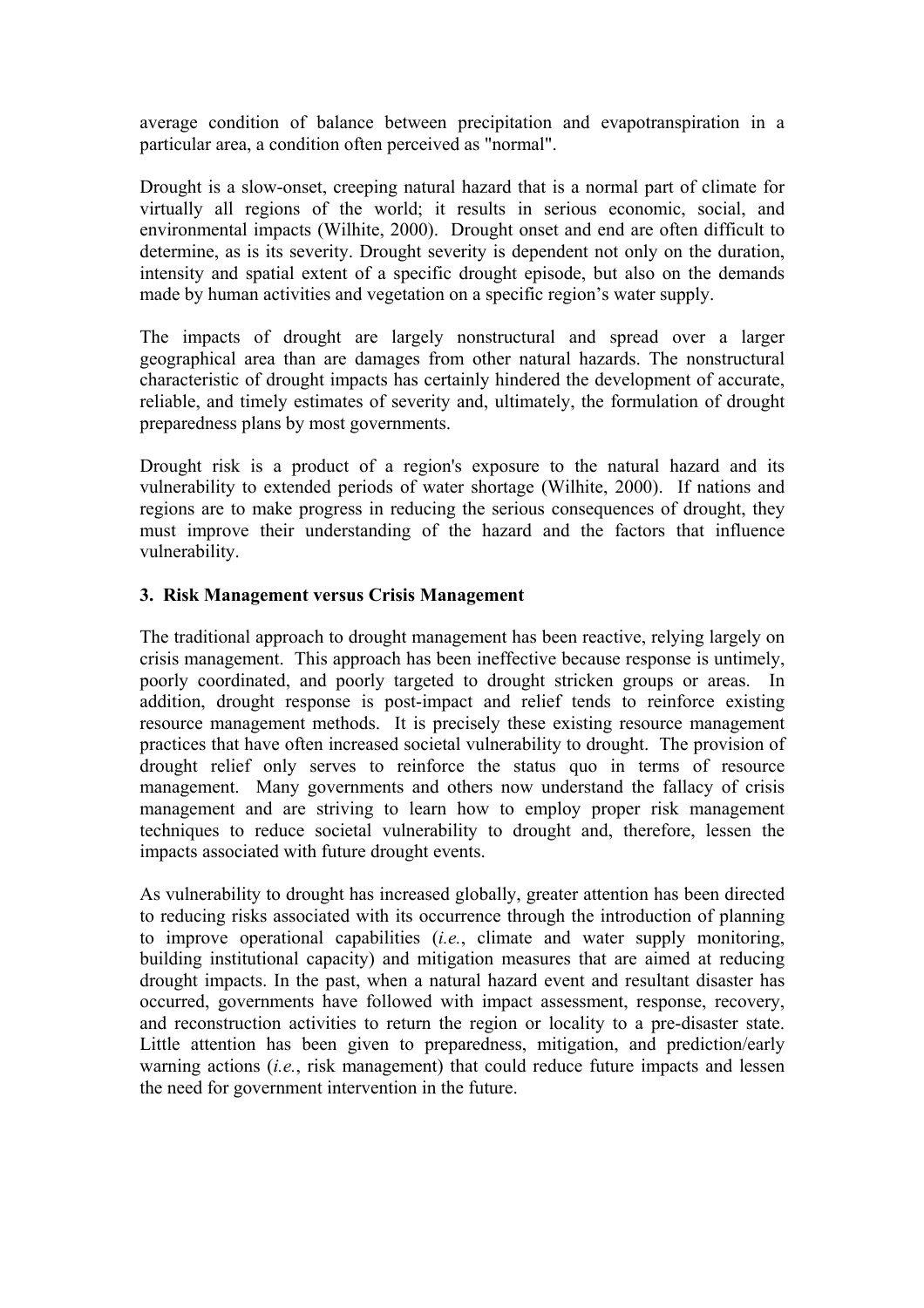# **4. Drought Preparedness**

A key point of dealing with droughts is drought preparedness. However the hydroillogical cycle leads to shortsighted decision making. People tend to assume that plentiful water supplies are the norm, when occasional droughts are inevitable.

The methodology for drought preparedness planning has been developed in the United States. This methodology, a 10-step drought planning process, has been used by many states in the United States and also by several foreign governments. The purpose of the planning process is to derive a plan that is dynamic, reflecting the changing government policies, technologies, and natural resource management practices. The 10-steps in this process are:

- *Appoint* a drought task force
- *State* the purpose and objectives of the preparedness plan
- *Seek* stakeholder participation and resolve conflicts
- *Inventory* resources and *identify* groups at risk
- *Develop* organizational structure and *prepare* the drought plan
- *Identify* research needs and fill institutional gaps
- *Integrate* science and policy
- *Publicize* the drought plan, *build* public awareness
- *Teach* people about drought
- *Evaluate and revise* drought preparedness plan

The above process is intended to serve as a checklist to identify issues that should be addressed in plan development, with appropriate modifications.

## **5. Drought Management**

Drought plans commonly have three major components:

- Monitoring and early warning
- Risk and impact assessment
- Mitigation and response

## **5.1 Monitoring and early warning**

The overall goal of drought monitoring is to provide information that enables and persuades people and organisations to take action to maximise the probability of successful crop production and/or minimise the potential damage to established crops and other assets. In this regard, a reliable assessment of water availability and its outlook for near and long term is valuable information. In establishing the viability of a drought monitoring system, it is important to consider the following:

- An analysis of the risk of the phenomenon and its likely effect on agricultural production.
- Ensuring that the agricultural community has the ability to make use of the early warning system.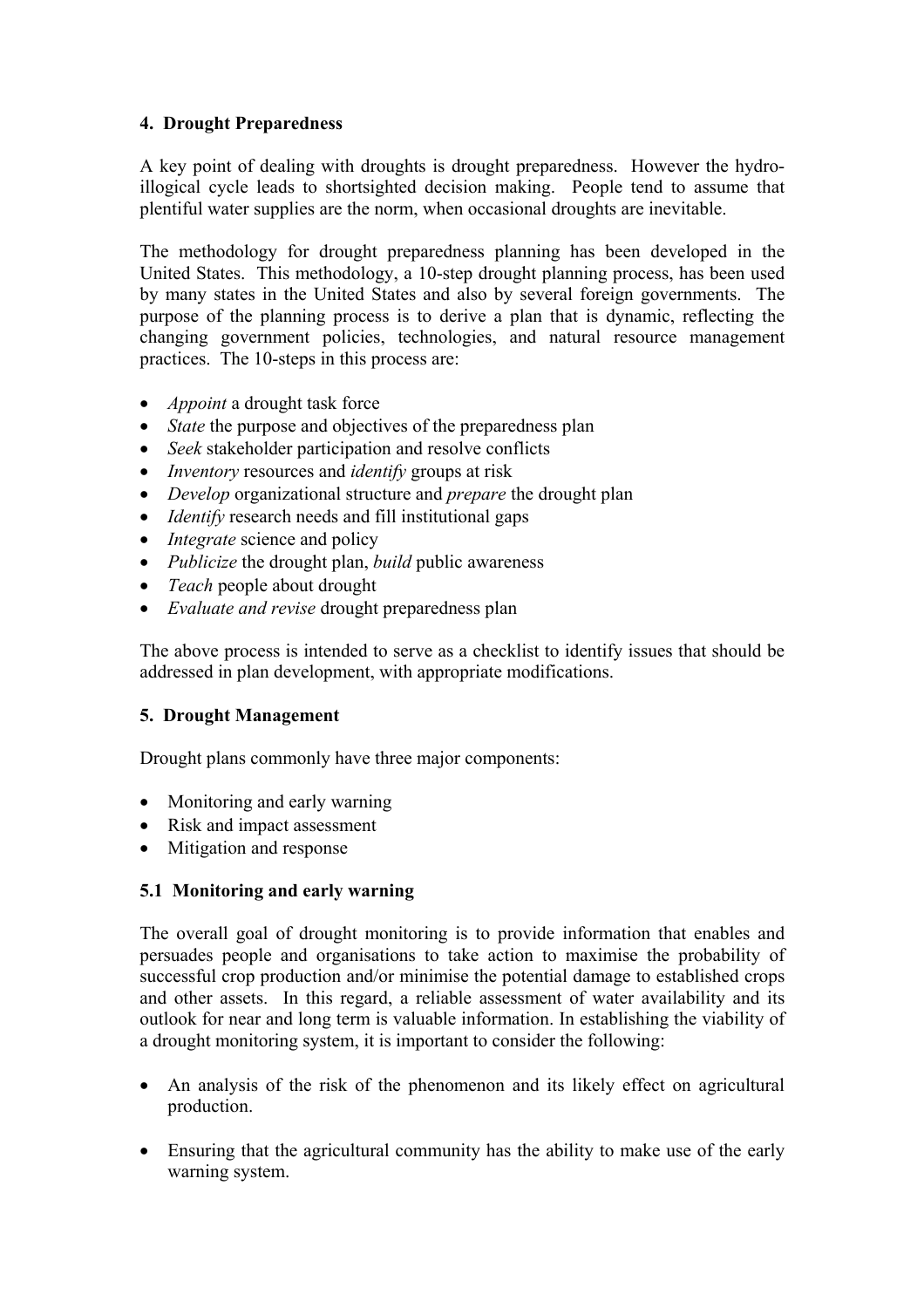- Scientific assessment of the warning situation are there useful techniques for forecasting the phenomena and adequate real time data to enable these techniques to be used ?
- A review of the communication systems to ensure timely dissemination of the message to the users.

In drought monitoring, data and information on each of the relevant indicators (eg., precipitation, temperature, evapotranspiration, seasonal weather forecasts, soil moisture, streamflow, ground water, reservoir and lake levels, and snowpack) should be considered in the evaluation of water situation and outlook for the country. There should be a monitoring committee comprising of representatives from agencies with responsibility for monitoring climate and water supply, traditionally meteorological, hydrological and agricultural services.

Primary objectives of a drought monitoring committee are to:

- Adopt a workable definition of drought that could be used to phase in and phase out levels of govt action in response to drought. In many instances, it may be necessary to apply several definitions that are impact or sector specific.
- Establish drought management areas.
- Develop a drought monitoring system. Coordinate and integrate the analysis so decision makers and public receive early warnings of emerging drought conditions.
- Inventory data quantity and quality from current observation networks.
- Determine data needs of primary users.
- Develop and/or modify current data and information delivery systems.

#### **5.1.1 Components of drought information**

The collection, analysis and dissemination of data and information on droughts will vary according to each country's infrastructure. There are a number of components that can be considered essential in the presentation of a comprehensive picture of droughts in a given region. These include information on:

- Timing of droughts
- Drought intensity
- Drought duration
- Spatial extent of a specific drought episode
- Analysis of the risk of the phenomenon and its likely effect on agricultural production.

A short description of each of these components is presented below.

## *5.1.1.1 Timing of droughts*

As mentioned earlier, it is difficult to define the onset of droughts as it is a creeping phenomenon. However, some attempts have been made to define the onset of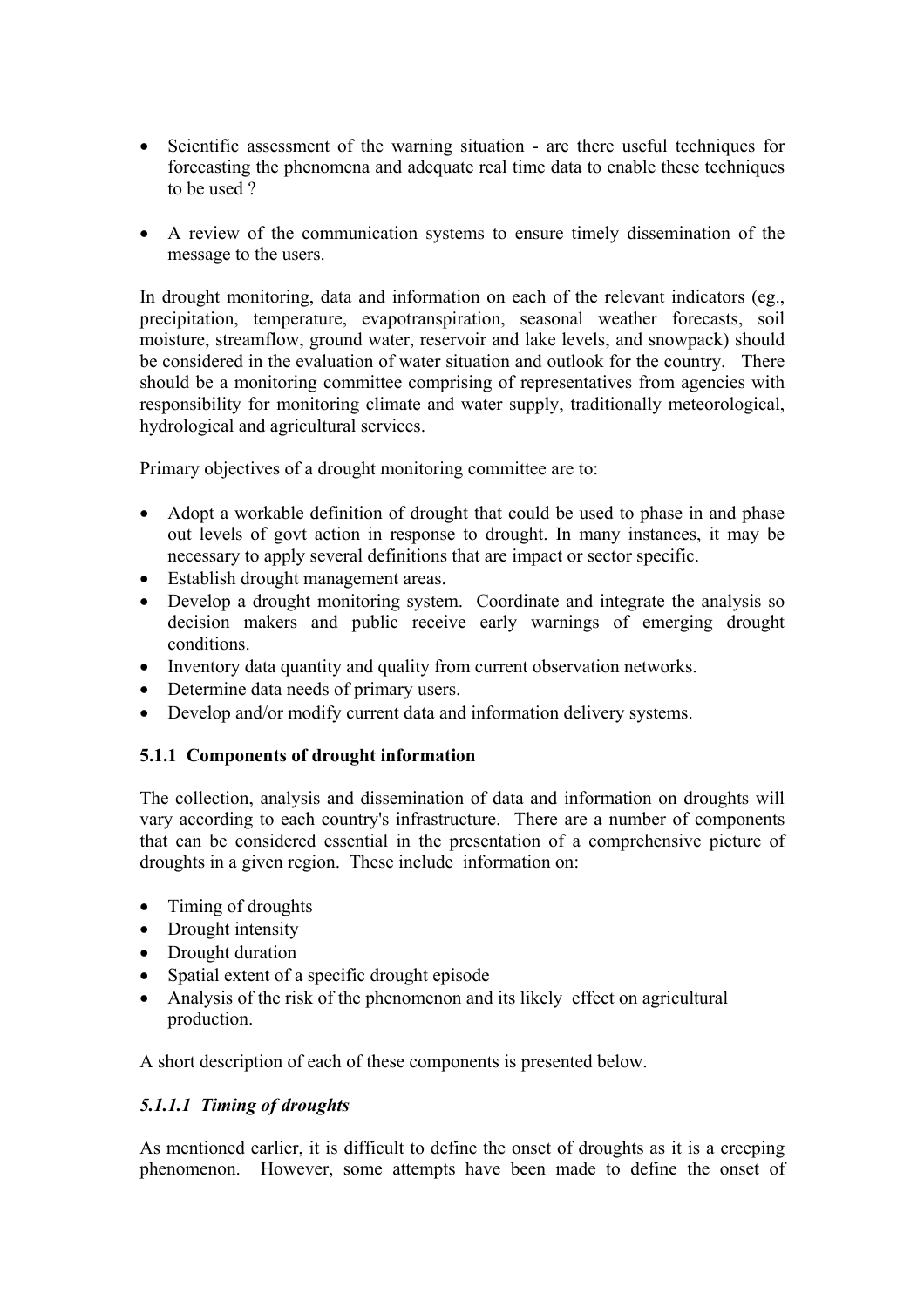droughts. According to the British Meteorological Office (Crowe 1971), an absolute drought begins when at least 15 consecutive days have gone by with less than 0.25 mm of rainfall on all days and a "dry spell" is a period of at least 15 consecutive days none of which has received 1 mm or more. Other definitions of the onset of droughts have been developed using drought indices, which are described in the next section.

In addition to precipitation data, it is important to take into account the soil type, soil water holding capacity, and the specific cropping situation to which the information is to be applied.

# *5.1.1.2 Drought intensity*

There are a number of ways to provide information on the drought intensity:

#### *a) Presentation of current rainfall data along with long-term average rainfall*

This is the most simple means of presenting information on drought intensity and is used frequently in many agrometeorological bulletins around the world. Information is presented in either a tabular form or a graphic format. Presentation of monthly totals of rainfall along with long-term average rainfall at representative locations is quite common to describe the drought intensity. While the information presented provides a bird's eye view of drought intensity, it is difficult to understand the spatial nature of droughts from the information provided. Also, when monthly rainfall totals are used, it is difficult to clearly discern the exact nature of the dry spell within the month.

## *b) Presentation of current rainfall as a percentage of long-term average rainfall*

The percent of normal precipitation is one of the simplest measurements of rainfall for a location and is calculated by dividing actual precipitation by normal precipitation - typically considered to be a 30-year mean -- and multiplying by 100%. Depending upon the need, it can be computed for either a single month or number of months or a whole year. Ideally, one should be able to compute this for the cropping season (taking into account the dates of sowing and harvesting of crops), but the computation of long-term normal in this case could be a bit cumbersome, especially if there are missing data of daily rainfall.

As Hayes (1999) explained, one of the disadvantages of using the percent of normal precipitation is that the mean, or average, precipitation is often not the same as the median precipitation, which is the value exceeded by 50% of the precipitation occurrences in a long-term climate record. The reason for this is that precipitation on monthly or seasonal scales does not have a normal distribution. Use of the percent of normal comparison implies a normal distribution where the mean and median are considered to be the same.

## *c) Using different thresholds of current rainfall as a percentage of long-term average rainfall*

Based on experience with previous droughts and the impacts caused by rainfall deficiency exceeding certain thresholds, some countries such as India use different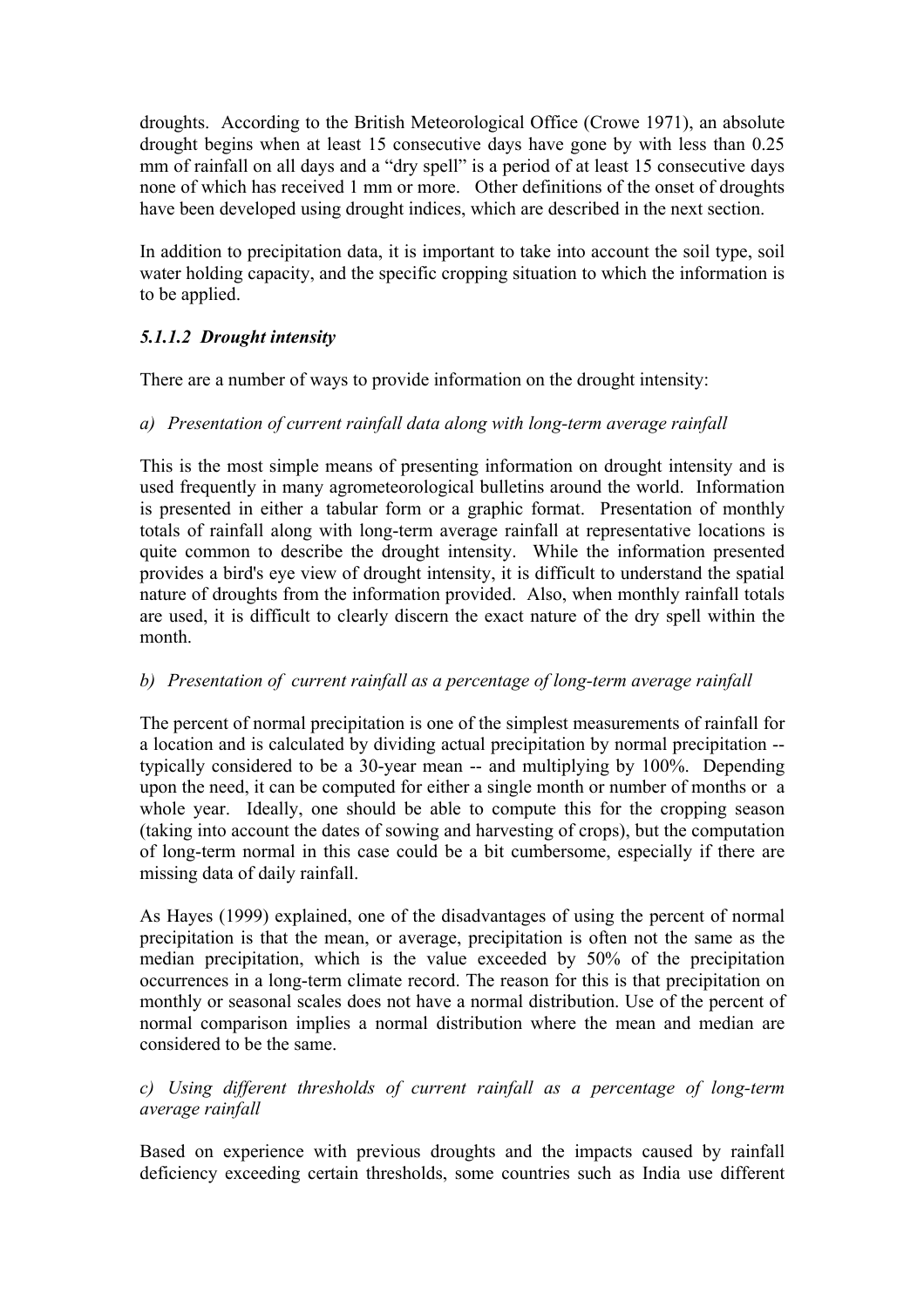thresholds of current rainfall as a percentage of long-term average rainfall to delineate the intensity of drought in different parts of the country. If the current rainfall in a given meteorological subdivision exceeds the Long-Period Average (LPA) by 20%, the subdivision is deemed to have received excess rainfall. Threshold values of +19 to -19% of LPA are considered as normal while current rainfall falling within -20 to - 59% of LPA would categorize a subdivision as "deficient". When the threshold value falls below - 60% of LPA, rainfall in a subdivision is considered "scanty".

For example, in 1999, rainfall for India as a whole was 95.5% of the Long Period Average (LPA) rainfall, but seven out of the 35 meteorological subdivisions in the country received deficient rainfall ie., 20% to 59% below the normal rainfall. In other words, some 8.1% of the country was affected by droughts in 1999. Rainfall in 2000 was 92% of the LPA and again seven meteorological subdivisions received deficient rainfall.

#### d) *Computing drought indices and using the indices in a comparative mode to depict drought intensities*

Drought indices have been developed from known values of selected parameters to present a quantitative description of droughts. Following are some of the most commonly used drought indices around the world.

- The decile approach (Coughlan, 1987) used in Australia

- Palmer Drought Severity Index (Palmer, 1965) used in the United States
- Crop Moisture Index (Palmer, 1968) used in the United States

- The Standardized Precipitation Index (McKee et al. 1993) which has gained popularity and is being used in many countries

The decile approach: The decile approach (Gibbs and Maher, 1967) is a non parametric method to describe the distribution of rainfall totals. Annual rainfall totals for a long series of years are arranged in an ascending order (from lowest to highest) and are then split into 10 equal groups. The first group would be in decile range one, the second group in decile range two etc., In other words, deciles are used to give an element a ranking. It is possible in a decile rainfall map to show whether the rainfall is above average, average or below average for the time period and for the area chosen.

The drought maps highlight areas considered to be suffering from a serious or severe rainfall deficiency. In Australia, these classes are assigned by first examining rainfall periods of three months or more for selected places to see whether they lie below the 10th percentile (lowest 10% of records). The terms serious and severe are defined by:

- Serious rainfall deficiency:- rainfall lies above the lowest five per cent of recorded rainfall but below the lowest ten per cent (decile 1 value) for the period in question,

- Severe rainfall deficiency:- rainfall is among the lowest five per cent for the period in question.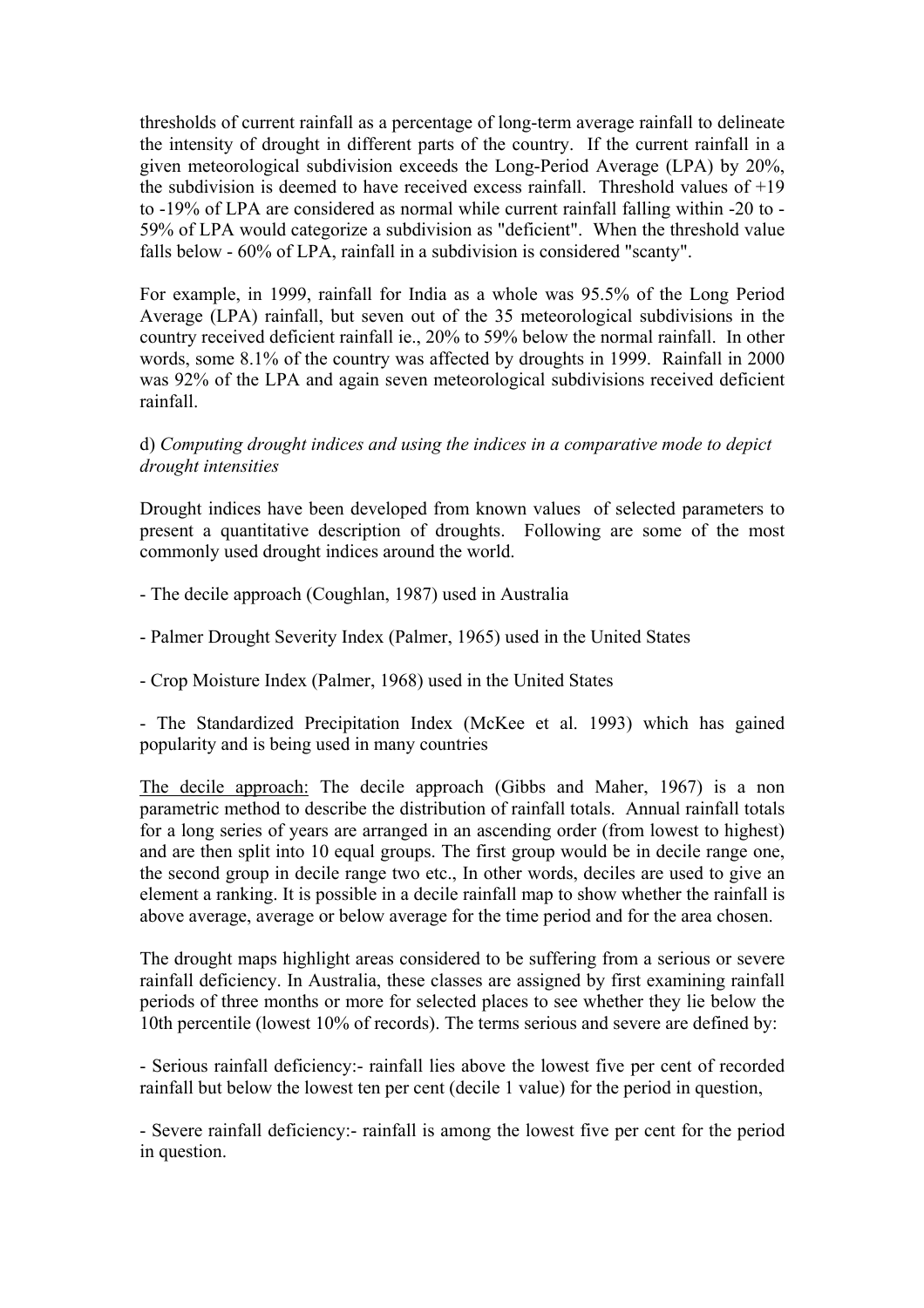Once an area has been classified, it remains in the severe/serious deficiency category of the review until the deficiency is removed. Rainfall deficiency is considered removed if it exceeds the third decile and is less than the seventh decile.

Palmer Drought Severity Index: The Palmer Drought Severity Index (PDSI), based on the concept of a hydrological accounting system, relates drought severity to the accumulated weighted differences between actual precipitation and the precipitation requirement of evapotranspiration (Palmer 1965). The PDSI is calculated based on precipitation and temperature data, as well as the available soil water content. From the inputs, all the basic terms of the water balance equation can be determined, including evapotranspiration, soil recharge, runoff, and moisture loss from the surface layer. The objective of this index was to provide measurements of moisture conditions that were standardized so that comparisons using the index could be made between locations and between months (Palmer 1965). Drought conditions indicated by different PDSI values are as follows:

| <b>PDSI</b>                | Indicated drought condition |
|----------------------------|-----------------------------|
| 4.0 or more<br>3.0 to 3.99 | extremely wet               |
|                            | very wet                    |

| 2.0 to 2.99       | moderately wet      |
|-------------------|---------------------|
| 1.0 to 1.99       | slightly wet        |
| $0.5$ to $0.99$   | incipient wet spell |
| $0.49$ to $-0.49$ | near normal         |
| $-0.5$ to $-0.99$ | incipient dry spell |
| $-1.0$ to $-1.99$ | mild drought        |
| $-2.0$ to $-2.99$ | moderate drought    |
| $-3.0$ to $-3.99$ | severe drought      |
| $-4.0$ or less    | extreme drought     |

The Palmer Index is most effective in determining long term drought—a matter of several months—and is not as good with short-term forecasts (a matter of weeks). The Palmer Index is popular and has been widely used for a variety of applications across the United States. It is most effective measuring impacts sensitive to soil moisture conditions, such as agriculture (Willeke et al. 1994). It has also been useful as a drought monitoring tool and has been used to trigger actions associated with drought contingency plans (Willeke et al. 1994). Alley (1984) identified three positive characteristics of the Palmer Index that contribute to its popularity:

- it provides decision makers with a measurement of the abnormality of recent weather for a region
- it provides an opportunity to place current conditions in historical perspective; and
- it provides spatial and temporal representations of historical droughts.

There are also several significant limitations of the Palmer Index for monitoring drought. These include no inherent time scale (i.e., shorter length droughts may not be detected or may be underestimated in severity), the tendency to treat all precipitation as rainfall so that snowfall, snow cover, and frozen ground are not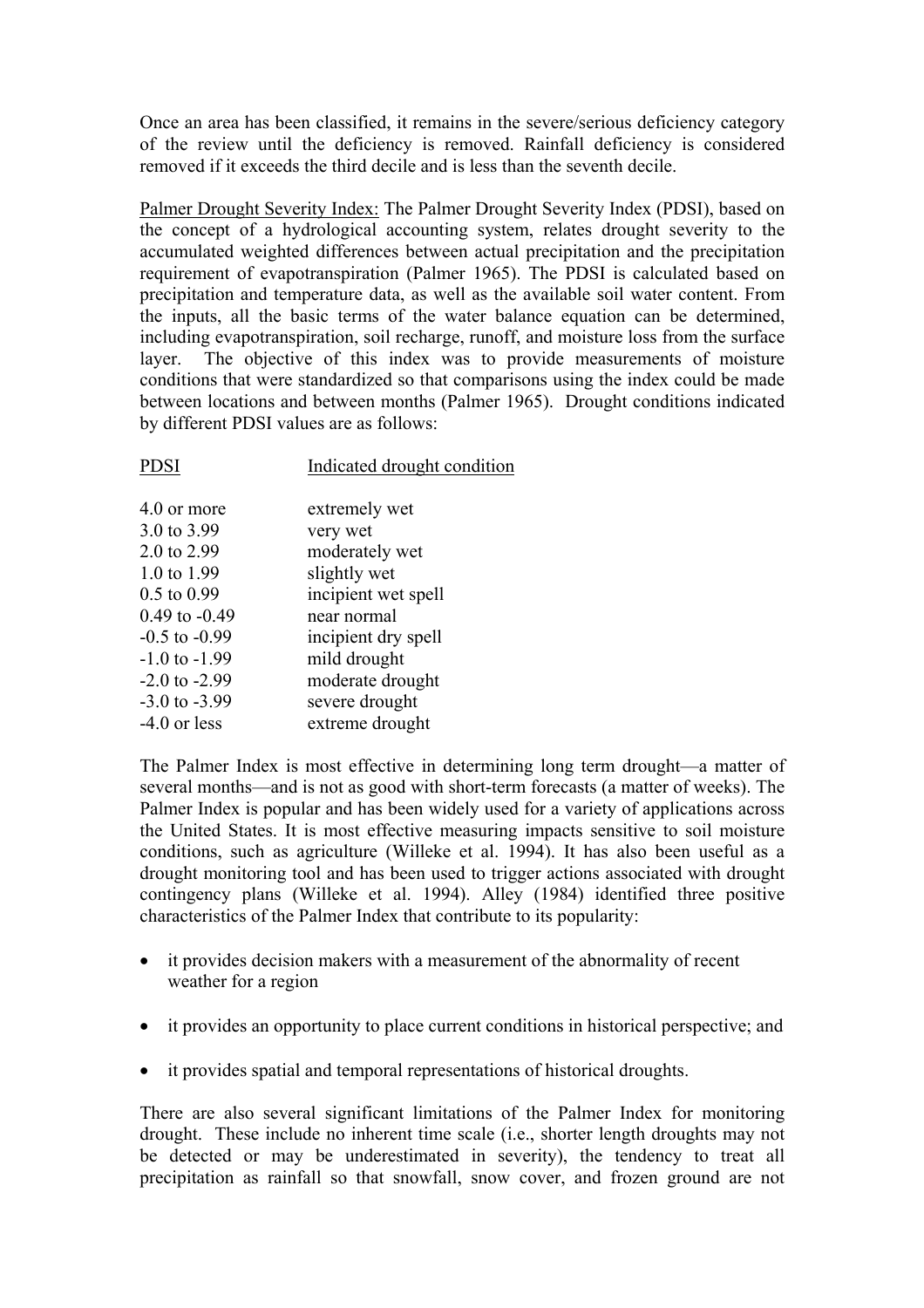accounted for, making real-time winter index values of questionable reliability, and the wide variance in the occurrence of extreme and severe classifications of index values, depending on location. It is important for extreme and severe classifications to occur with the same relative frequency in various parts of a country if these values are going to be used in making policy decisions on eligibility for mitigation and response programs.

Crop Moisture Index: The Crop Moisture Index (CMI), developed by Palmer (1968) subsequent to his development of the PDSI, uses a meteorological approach to monitor week-to-week crop conditions. CMI defined drought in terms of the magnitude of computed abnormal ET deficit which is the difference between actual and expected weekly ET. The expected weekly ET is the normal value, adjusted up or down according to the departure of the week's temperature from normal. The CMI responds more rapidly than the Palmer Index and can change considerably from week to week, so it is more effective in calculating short-term abnormal dryness or wetness affecting agriculture. It differs from the Palmer Index in that the formula places less weight on the data from previous weeks and more weight on the recent week. CMI is weighted by location and time so that maps, which commonly display the weekly CMI across the United States, can be used to compare moisture conditions at different locations.

Because it is designed to monitor short-term moisture conditions affecting a developing crop, the CMI is not a good long-term drought monitoring tool (Hayes, 1999). The CMI's rapid response to changing short-term conditions may provide misleading information about long-term conditions. For example, a beneficial rainfall during a drought may allow the CMI value to indicate adequate moisture conditions, while the long-term drought at that location persists. Another characteristic of the CMI that limits its use as a long-term drought monitoring tool is that the CMI typically begins and ends each growing season near zero. This limitation prevents the CMI from being used to monitor moisture conditions outside the general growing season, especially in droughts that extend over several years. The CMI also may not be applicable during seed germination at the beginning of a specific crop's growing season.

Standardized precipitation index: McKee et al. (1993) developed the Standardized Precipitation Index (SPI) to quantify the precipitation deficit for multiple time scales. In SPI calculations, the long-term precipitation record for a desired period is fitted to a probability distribution. If a particular rainfall event gives a low probability on the cumulative probability function, then this is indicative of a likely drought event. The cumulative probability gamma function is transformed into a standard normal random variable Z with mean of zero and standard deviation of one so that the mean SPI for the location and desired period is zero (Edwards and McKee 1997). Transformation of all probability functions fitted for different rainfall station data results in transformed variate in the same units. Because the SPI is normalized, wetter and drier climates can be represented in the same way, and wet periods can also be monitored using the SPI. Positive SPI values indicate greater than median precipitation, while negative values indicate less than median precipitation.

SPI represents the amount of rainfall over a given time scale, with the advantage that it also gives an indication of what this amount is in relation to the normal, thus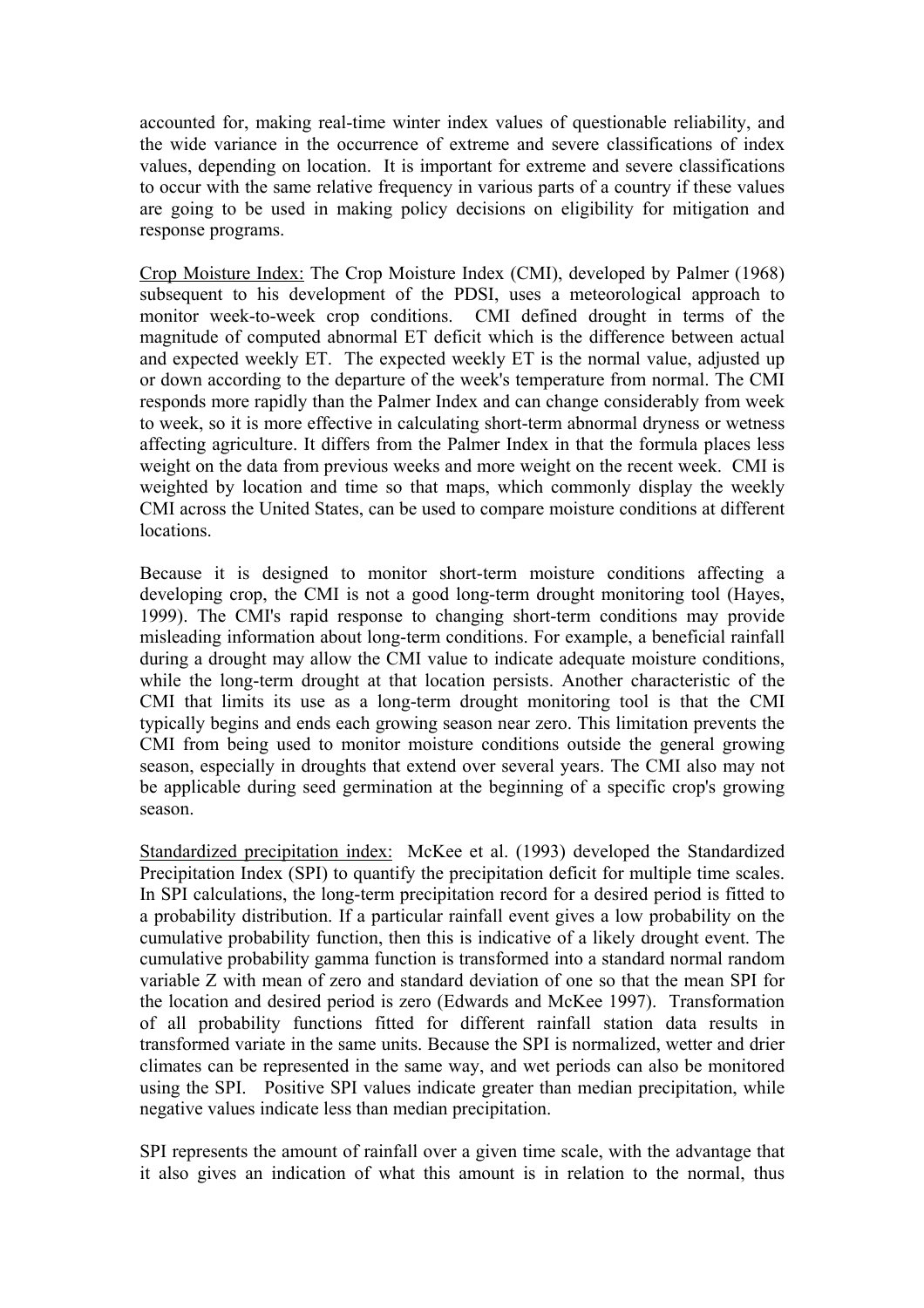leading to the definition of whether a station is experiencing drought or not. Plotting a time series of year against SPI gives a good indication of the drought history of a particular station. Rainfall of two areas with different rainfall characteristics can be compared in terms of how badly they are experiencing drought conditions since the comparison is in terms of their normal rainfall.

McKee et al. (1993) used the classification system shown below to define drought intensities resulting from the SPI.

| <b>SPI</b> Values | Drought intensity |
|-------------------|-------------------|
| $2.0 +$           | extremely wet     |
| 1.5 to 1.99       | very wet          |
| 1.0 to 1.49       | moderately wet    |
| .99 to $-99$      | near normal       |
| $-1.0$ to $-1.49$ | moderately dry    |
| $-1.5$ to $-1.99$ | severely dry      |
| -2 and less       | extremely dry     |

McKee et al. (1993) also defined the criteria for a "drought event" for any of the time scales. A drought event occurs any time the SPI is continuously negative and reaches an intensity where the SPI is -1.0 or less. The event ends when the SPI becomes positive. Each drought event, therefore, has a duration defined by its beginning and end, and an intensity for each month that the event continues. The accumulated magnitude of drought can also be drought magnitude, and it is the positive sum of the SPI for all the months within a drought event.

One of the advantages of the SPI is that it can be computed for multiple time scales (i.e., 1-, 2- ,3- . . .72 months), thus allowing for comparisons between time periods. This can be an excellent communication tool to the public and to policy makers. In addition, these various time scales can be useful in assessing effects on different components of the hydrologic system (e.g., stream flow, reservoir levels, ground water levels). The SPI is used widely in the United States and in more than 30 countries on a research and operational basis.

## **5.1.1.3 Drought duration**

Information on drought duration depends not only on the onset of drought, but equally on when exactly the droughts end. In some years, it might appear that drought had been relieved through a light shower, but in effect the drought could persist because of a subsequently long dry period. Hence it is important to evaluate carefully conditions that could clearly signal the end of droughts e.g., rainfall above a given threshold, soil moisture recharge that would enable crops to recover etc.,

It is important to document the exact duration of droughts as part of the drought records along with other details such as timing of droughts, intensity of droughts, drought impacts etc., because the length of the time the drought persisted is a good indicator of the nature of the problem and relates quite well to the damage suffered by crops, livestock etc.,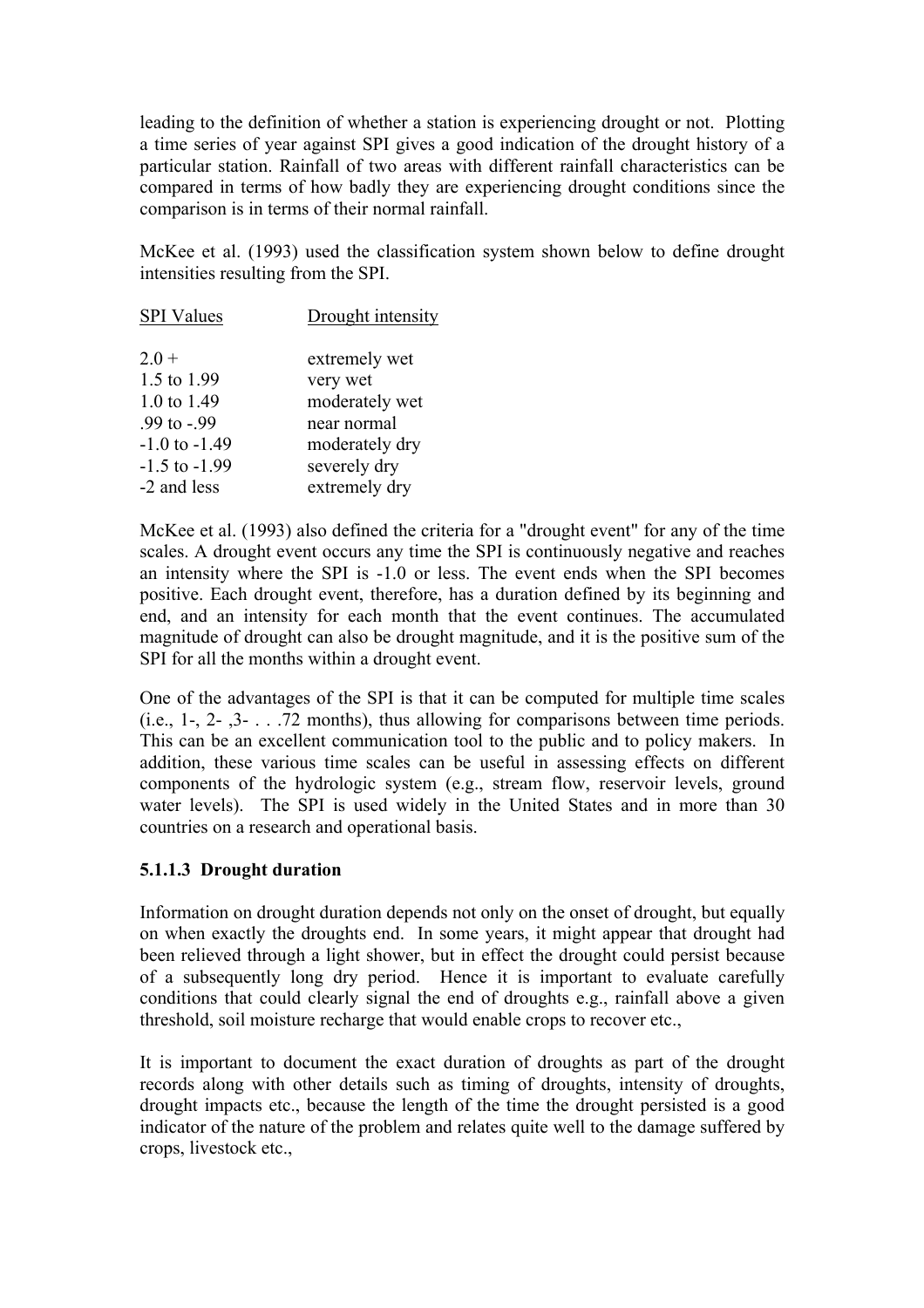#### **5.1.1.4 Spatial Extent of a Specific Drought Episode**

The Spatial extent of specific drought episodes is best described using mapping tools. One of the good examples is the Drought Monitor which was developed for the United States and represents a weekly snapshot of current drought conditions (Fig. 1). The Drought Monitor is a synthesis of several different climate indices and parameters. It incorporates both objective measures and subjective interpretation in the mapping process. Droughts are also classified according to their severity, from 1 (moderate) to 4 (exceptional) (Wilhite and Svoboda, 2000).

One of the useful ways to represent the spatial extent of droughts is to map the average frequencies of dry spells which can be computed from the dry spell lengths:

$$
F = \frac{N(Di)}{m} . 100
$$

where N(Di) is the number of occurrences of dry spells D for a prescribed period i

m is the number of years of data

As mentioned previously, there are three critical components of drought preparedness planning: monitoring and early warning; risk and impact assessment; and mitigation and response. Each of these components are addressed under step 5 of the 10-step planning process presented under item 4 in this paper. Drought monitoring and early warning has been discussed under 5.1; the remaining drought plan components are presented below.

#### **5.2 Risk and Impact Assessment**

Drought produces a complex web of impacts that not only ripple through many sectors of the economy but may be experienced well outside the affected region. To more clearly understand the impacts of drought, the phenomenon should not be viewed as merely a natural event. It is the result of an interplay between a natural event and the demand placed on water and other natural resources by human-use systems. For example, societies can exacerbate the impacts of drought by placing demands on water and other natural resources that exceed the supply of those resources.

Risk is a product of a region's exposure to the drought hazard (i.e., probability of occurrence as described by a region's drought climatology) and societal vulnerability, represented by a combination of economic, environmental, and social factors. Therefore, in order to reduce vulnerability to drought, it is essential to identify the most significant impacts and assess their underlying causes. Drought impacts cut across many sectors and across normal divisions of responsibility of government agencies at local, state, and national levels. These impacts have been classified by Wilhite and Vanyarkho (2000).

Information on drought's impacts and their causes is crucial for reducing risk before drought occurs and for appropriate responses during drought. As part of the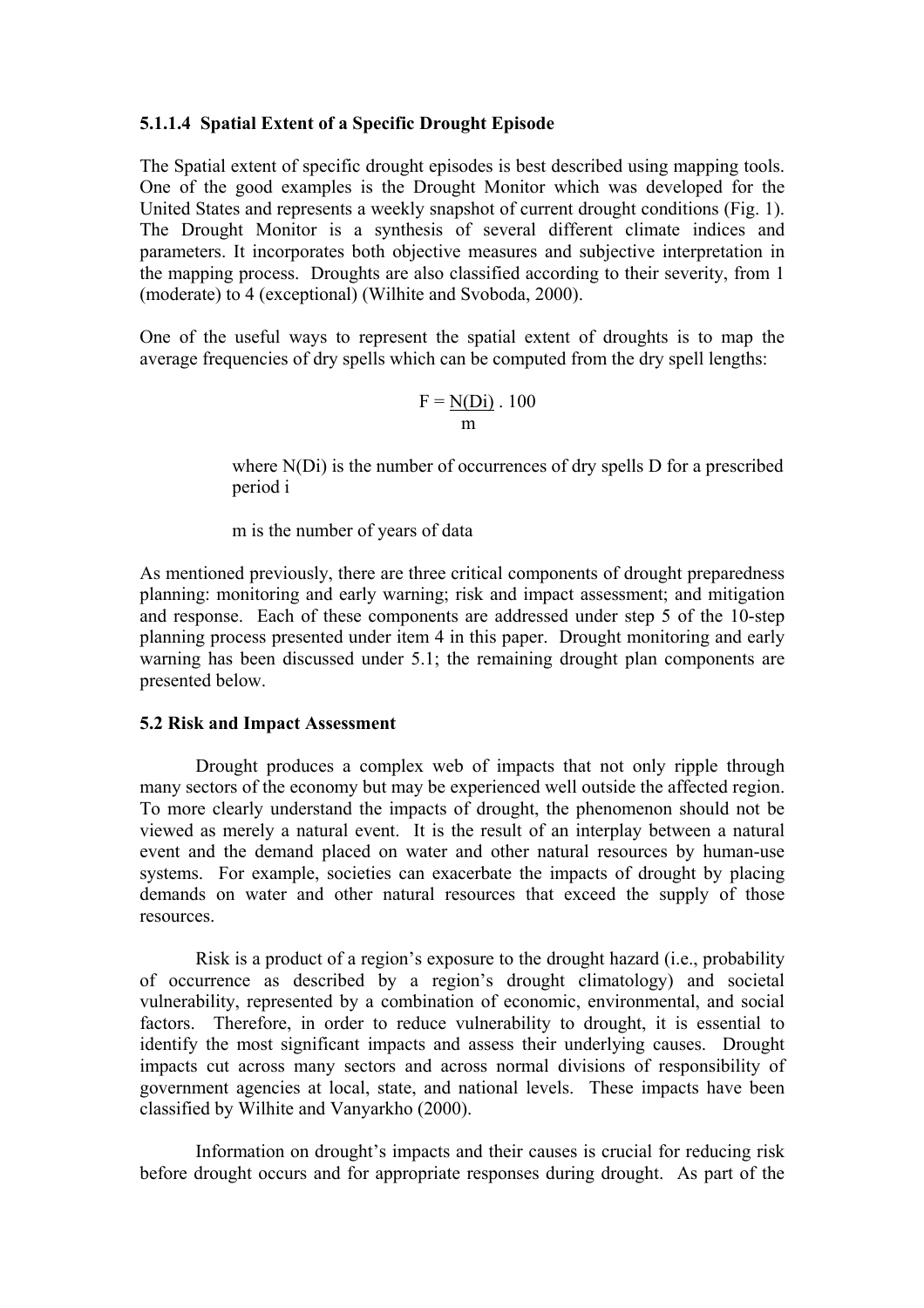drought planning process, it is recommended that a Risk Assessment Committee be established that represents those most at risk from drought. The task of this committee is to determine who and what is most at risk and why. This task is best accomplished through a series of working groups under the aegis of the Risk Assessment Committee. The responsibility of the committee and working groups is to assess sectors, population groups, and ecosystems most at risk and identify appropriate and reasonable mitigation measures to address these risks. Working groups would be composed of technical specialists representing those areas referred to above.

A methodology for assessing and reducing the risks associated with drought has been developed by the U.S. National Drought Mitigation Center and is available on the NDMC web site at http://drought.unl.edu/ndmc/handbook/risk.pdf. The guide focuses on identifying and prioritizing drought impacts, determining their underlying causes, and choosing actions to address the underlying causes. This methodology can be employed by each of the working groups. This effort requires an interdisciplinary analysis of impacts and management options and is divided into six tasks:

*Assemble the team***.** Select stakeholders, government planners, and others with a working knowledge of drought's effects on primary sectors, regions, and people.

*Evaluate the effects of past droughts***.** Identify how drought has affected the region, group, or ecosystem. Consult climatological records to determine the "drought of record," the worst in recorded history, and project what would happen if a similar drought occurred this year or in the near future, considering changes in land use, population growth, and development that have taken place since that drought.

*Rank impacts***.** Determine which of drought's effects are most urgently in need of attention. Various considerations in prioritizing these effects include cost, areal extent, trends over time, public opinion, social equity, and the ability of the affected area to recover.

*Identify underlying causes***.** Determine those factors that are causing the highest levels of risk for various sectors, regions, and populations. For example, an unreliable source of water for municipalities in a particular region may explain the impacts that have resulted from recent droughts in that area. To reduce the potential for drought impacts in the future, it is necessary to understand the underlying environmental, economic, and social causes of these impacts. To do this, drought impacts must be identified and the reason for their occurrence determined.

*Identify ways to reduce risk***.** Identify actions that can be taken before drought that will reduce risk. In the example above, taking steps to identify new or alternative sources of water (e.g., ground water) could increase resiliency to subsequent episodes of drought.

*Write a "to do" list***.** Choose actions that are likely to be the most feasible, cost-effective, and socially equitable. Implement steps to address these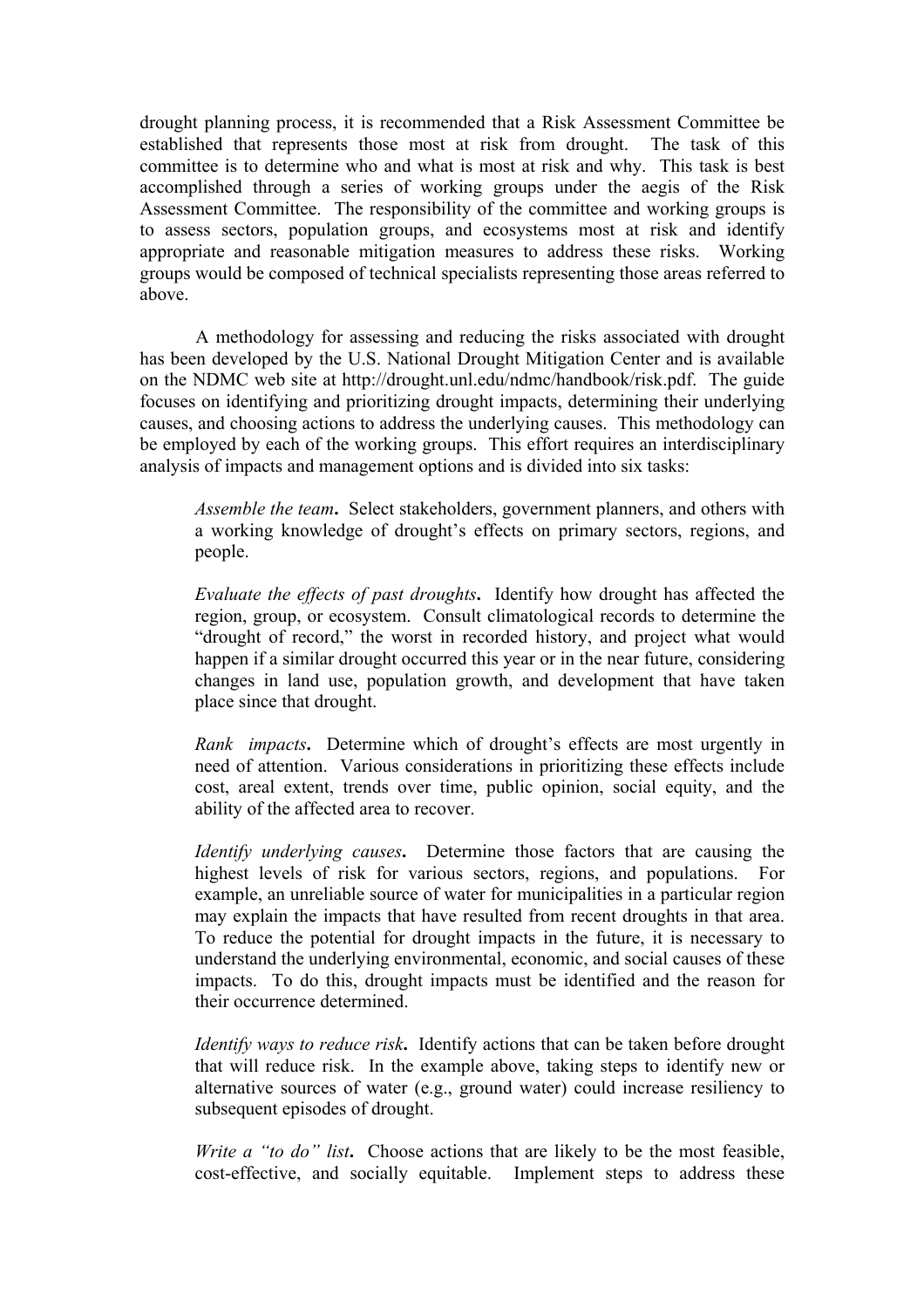#### actions through existing government programs or the legislative process.

The choice of specific actions to deal with the underlying causes of the drought impacts will depend on the economic resources available and related social values. Typical concerns are associated with cost and technical feasibility, effectiveness, equity, and cultural perspectives. This process has the potential to lead to the identification of effective and appropriate drought risk reduction activities that will reduce long-term drought impacts, rather than ad hoc responses or untested mitigation actions that may not effectively reduce the impact of future droughts.

#### **5.3. Mitigation and response**

Mitigation is defined as short- and long-term actions, programs, or policies implemented during and in advance of drought that reduce the degree of risk to human life, property, and productive capacity. The types and forms of mitigation activities vary from one natural hazard to another. Drought-related mitigation actions are, for the most part, different from those used for other natural hazards because of the insidious nature of the hazard and the non-structural characteristics of many of the impacts. In contrast to mitigation, response actions are those taken once an area is experiencing severe drought and are intended to address impacts and expedite recovery of the affected area. One of the tasks of the Risk Assessment Committee is to identify mitigation actions that could be taken to lessen the risk associated with future drought events for each of the principal impact sectors. The goal is to emphasize mitigation over emergency response actions because the latter does little to reduce risk and may actually increase vulnerability to drought through increased dependence on government or donor intervention.

Wilhite (1997) completed an assessment of drought mitigation technologies implemented by U.S. states in response to drought conditions. These actions were clustered into nine primary areas: (1) monitoring and assessment; (2) legislation and public policy; (3) water supply augmentation; (4) public education programs; (5) technical assistance; (6) demand reduction; (7) emergency response; (8) water use conflict resolution; and (9) drought planning. The transferability of these actions to specific situations in other countries needs to be evaluated further because they may not be directly transferable in some cases. These actions are available on the NDMC web site (http://drought.unl.edu/mitigate/policy/mitig.htm#analysis).

#### **6. Conclusions**

Drought preparedness and management are effective strategies to reduce risks and therefore the impacts associated with droughts. Preparedness for drought necessitates greater institutional capacity at all levels of government and more efficient coordination between different levels of government. Preparedness also implies increasing the coping capacity of individuals and communities to deal with drought events.

Most commonly, there are three components in a drought plan: monitoring and early warning; risk assessment; and mitigation and response. Given the improved tools and technologies available today, it is possible to provide drought information that enables action to maximise the probability of successful crop production and/or minimise the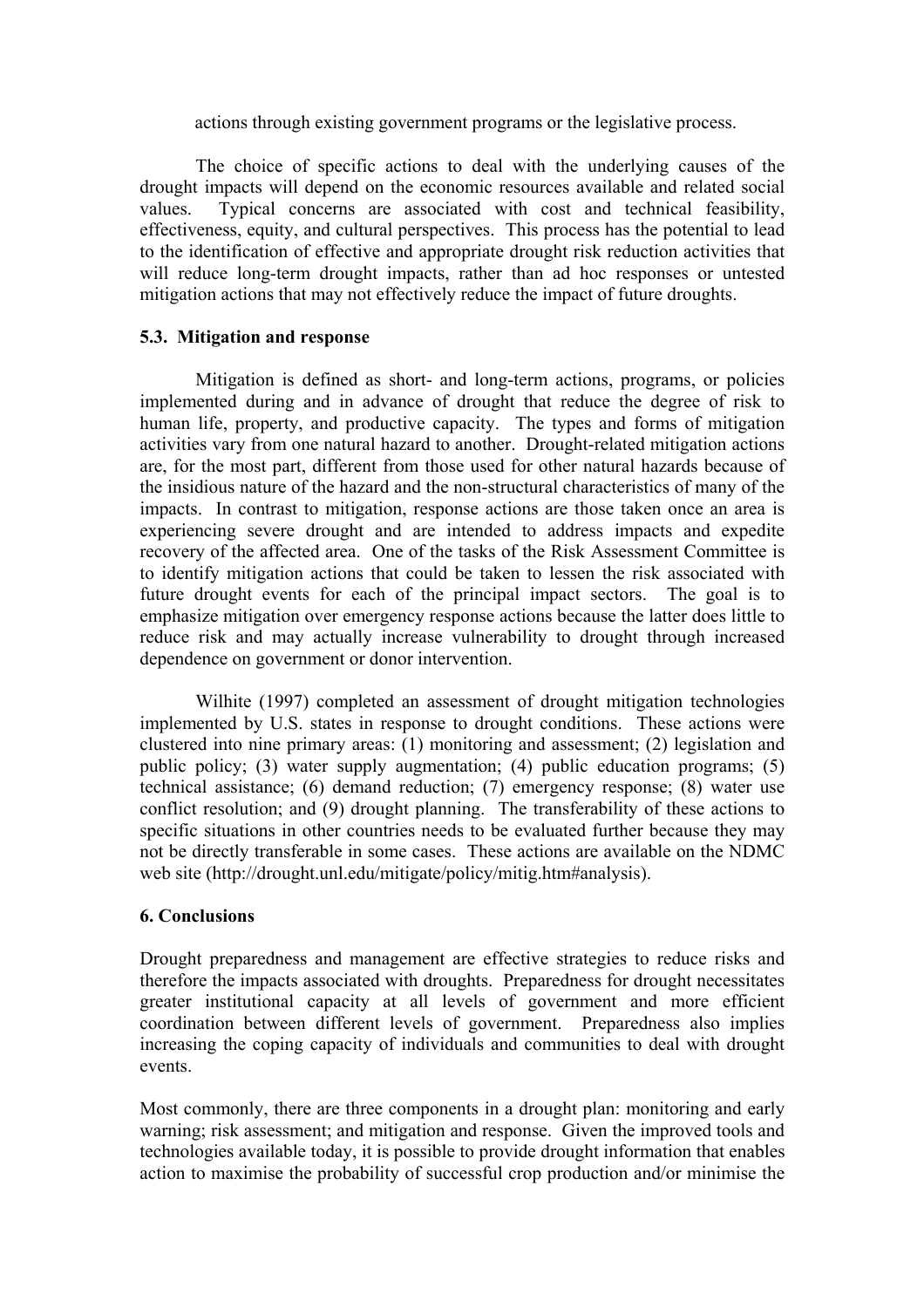potential damage to established crops and other assets. To this end, information should be provided on the timing, intensity and duration and the spatial extent of droughts. An equally important element of drought early warning systems is the timely and effective delivery of this information to decision makers. To provide effective drought information, there should be improved collaboration among scientists and managers to enhance the effectiveness of observation networks, drought monitoring, prediction, information delivery, and applied research. Such a collaboration could help foster public understanding of and preparedness for drought.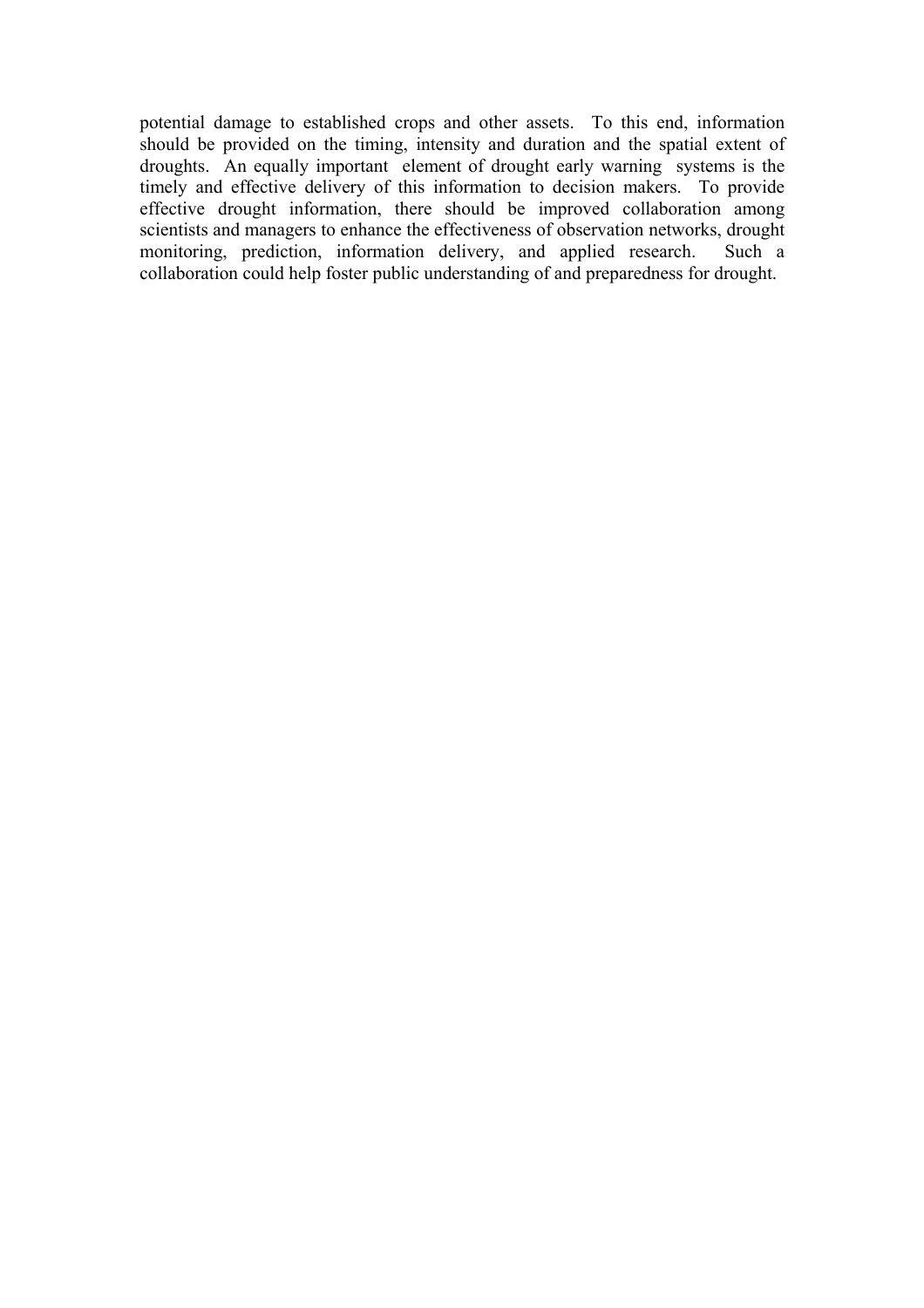#### **References**

Alley, W. M., 1984. The Palmer Drought Severity Index: limitations and assumptions. Journal of Climate and Applied Meteorology, 23:1100-1109.

Coughlan, M.J. 1987. Monitoring drought in Australia. Pages 131-144 In: (D.A. Wilhite and W.E. Easterling with D.A. Wood. Eds.) Planning for Drought: Toward a Reduction of Societal Vulnerability. Boulder and London: West View Press.

Crowe, P.R. 1971. Concepts in climatology. London, UK: Longman. 135 pp.

Edwards, D. C. and T. B. McKee, 1997. Characteristics of 20th Century drought in the United States at multiple time scales. Climatology Report Number 97-2, Colorado State University, Fort Collins, Colorado.

Gibbs, W. J. and J. V. Maher, 1967. Rainfall deciles as drought indicators. Bureau of Meteorology Bulletin, No. 48, Commonwealth of Australia, Melbourne.

Hagman, G. (1984). Prevention Better than Cure: Report on Human and Natural Disasters in the Third World, Swedish Red Cross, Stockholm.

Hayes, M.J. 1999. Drought indices. National Drought Mitigation Center. http://enso.unl.edu/ndmc.

McKee, T. B., N. J. Doesken, and J. Kleist, 1993. The relationship of drought frequency and duration to time scales. Preprints, 8th Conference on Applied Climatology, 17-22 January, Anaheim, CA, pp. 179-184.

Palmer, W. C., 1968. Keeping track of crop moisture conditions, nationwide: the new Crop Moisture Index, Weatherwis*e*, 21:156-161.

Palmer, W. C., 1965. Meteorological Drought. Research Paper No. 45, U.S. Department of Commerce Weather Bureau, Washington, D.C.

Wilhite, D. A. 1997. State Actions to Mitigate Drought: Lessons Learned. Journal of the American Water Resources Association: 33(5): 961-968.

Wilhite, D.A. 2000. Drought as a Natural Hazard: Concepts and Definitions (Chapter 1, pp. 3-18). *In:* Wilhite, D.A. (ed.) Drought: A Global Assessment (Volume 1), Routledge Publishers, London, U.K.

Wilhite, D.A. and M.D. Svoboda. 2000. Drought Early Warning Systems in the Context of Drought Preparedness and Mitigation. In: D.A. Wilhite, M.V.K. Sivakumar, and D.A. Wood (eds.). *Early Warning Systems for Drought Preparedness and Management*. World Meteorological Organization, Geneva, Switzerland.

Wilhite, D.A. and O. Vanyarkho. 2000. Drought: Pervasive Impacts of a Creeping Phenomenon (Chapter 18). In: D.A. Wilhite (ed.), Drought: A Global Assessment, Natural Hazards and Disasters Series, Routledge Publishers, UK.